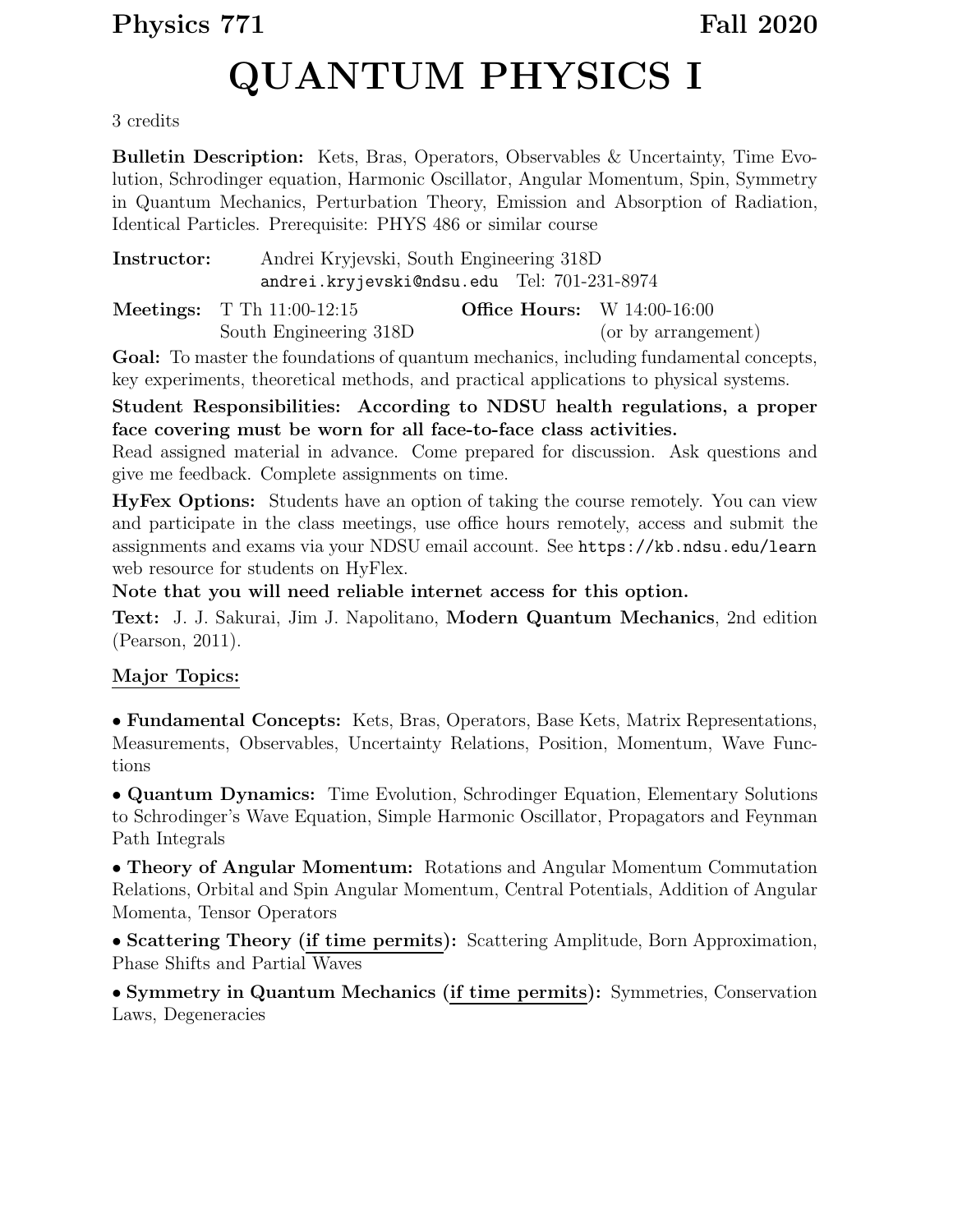• Approximation Methods (if time permits): Time-Independent Perturbation Theory, Hydrogen-like Atoms: Fine Structure, Zeeman Effect, Variational Methods, Time-Dependent Potentials, Interaction Picture, Time-Dependent Perturbation Theory, Two Level Systems, Light-Matter Interactions, Energy Shift and Decay Width

• Identical Particles (if time permits): Permutation Symmetry, Symmetrization Postulate, The Helium Atom, Multi-Particle States, Quantization of the Electromagnetic Field

Evaluation: weekly homework assignments will be posted on Blackboard (50%); 3 take-home exams (15%, 15%, 20%)

Homework and Lateness: Group discussion of homework is strongly encouraged, but written solutions must be your own. Late work will be accepted with a 20% penalty/day until next class.

Grading: A:  $90-100\%$ , B:  $70-89.9\%$ , C:  $60-69.9\%$ , D:  $50-59.9\%$ , F:  $< 50\%$ 

## Health and Safety Expectations, Attendance:

See www.ndsu.edu/admission/fall 2020 prelim plan for information on COVID-19 and NDSUs response.

• Students must follow NDSU guidance on face coverings, physical distancing, and sanitation.

• Do not come to class if you are sick. You can view the lectures and ask any questions you have remotely.

• I will be flexible regarding deadlines for students who are experiencing illness or other challenges related to COVID-19. Please contact me as early as possible if you think you may not be able to complete an assignment or participate in the course due to illness.

• NDSU requires students to wear face coverings in classrooms. Wearing face coverings helps reduce the risk to others in case you are infected but do not have symptoms.

• You must properly wear a face covering (covering both the mouth and nose) for the entirety of the class.

• If you fail to properly wear a face covering, you will not be admitted to the classroom. However, you may choose to participate in the class remotely. The following will be used as needed: referral to Dean of Students Office or administrative removal from class.

• Students who cannot wear a face covering due to a medical condition or disability may seek accommodation through Disability Services

(701-231-8463; https://www.ndsu.edu/disabilityservices/).

• Disinfecting supplies are provided for you to disinfect your learning space. You may also use your own disinfecting supplies.

• Students should observe social distancing guidelines whenever possible. Students should avoid congregating around instructional space entrances before or after class. Students should exit the instructional space immediately after the end of class to ensure social distancing and allow for the persons attending the next scheduled class to enter the classroom.

• In accordance with NDSU Policy 601, failure to comply with instructions, including this syllabus, may be handled according to the Code of Student Conduct resolution process and may result in disciplinary sanctions.